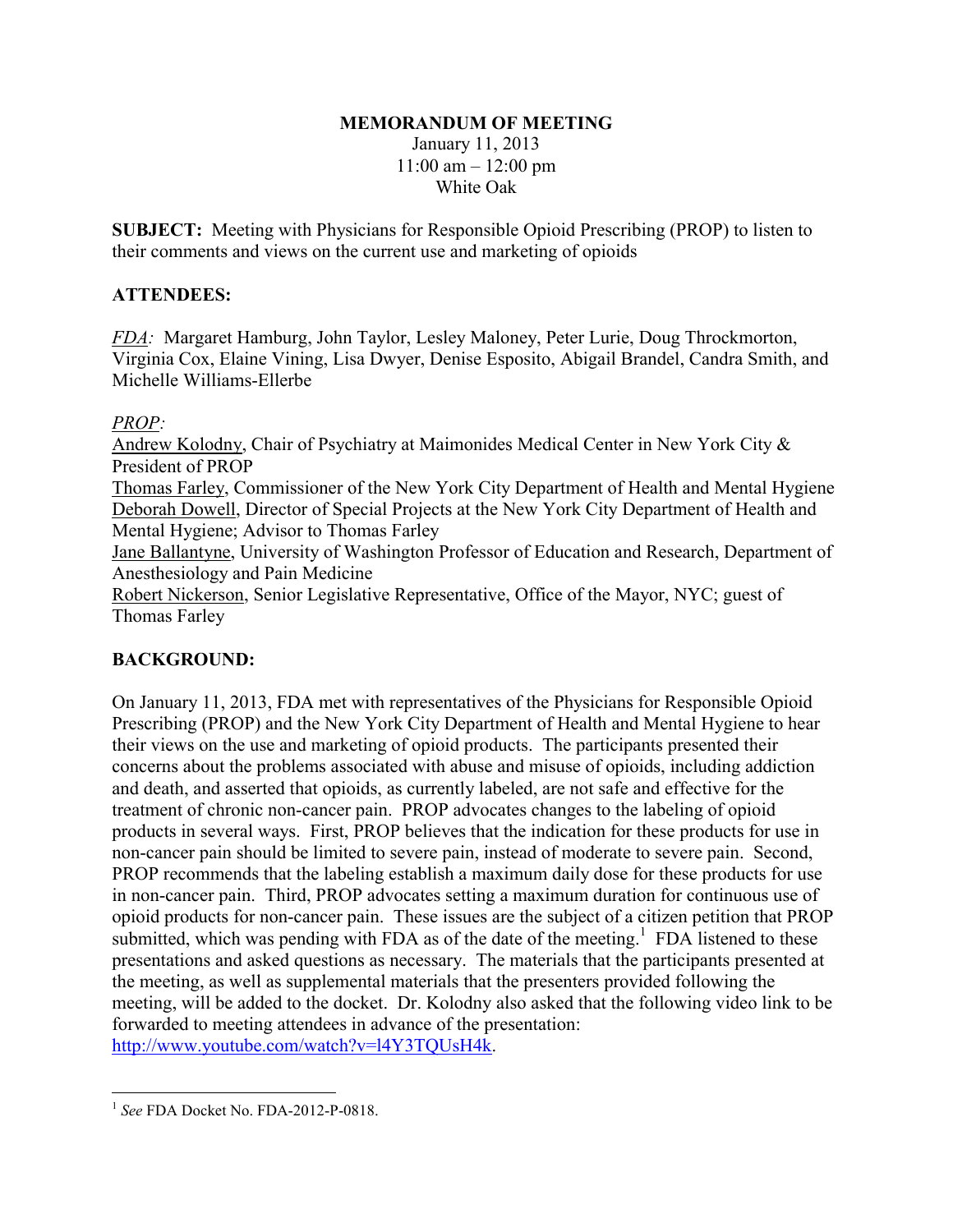## **DISCUSSION HIGHLIGHTS:**

#### PROP's Overview: Opioid Analgesic Epidemic

- PROP presented statistical information from 1999 2010 showing increases in opioid sales, opioid deaths, and people seeking treatment for opioid analgesics. According to PROP, the dramatic increase in prescribing opioids is not based on research, but on a movement that started in 1996, which encouraged physicians to prescribe opioids for chronic non-cancer pain.
- PROP contends that the messages conveyed during the 1996 opioid movement were inaccurate and suggests that information contained in the opioid messaging during that time was based on the belief that physicians were allowing patients to suffer due to excessive concern about opioid addiction.
- PROP advocates limiting opioid prescribing based on research surrounding epidemiological data from the past 20 years. PROP believes that this research strongly suggests that opioids do not have proven efficacy or safety for chronic non-cancer pain at high doses or for prolonged usage. PROP stated that studies show that patients who continue with opioids for more than 90 days tend to be "at risk" patients prone to addiction. They also believe that studies reveal that when opioids are prescribed at doses greater than 100 milligrams, the pain is not responsive and there is a greater likelihood for misuse and addiction.
- PROP believes that overprescribing opioids for chronic conditions, such as unexplained low back pain, fibromyalgia, and headache, has occurred because of unrealistic expectations of benefits and a failure to appreciate harm. PROP also explained that the most common pain conditions are often made worse by the use of opioids.

### PROP's Proposed Strategy for Controlling the Opioid Epidemic

- PROP asserts that drug manufacturers advertise opioids as safe and effective for chronic pain. Further, existing labels on opioid analgesics state that they are "indicated for the relief of moderate to severe pain." PROP states that the language currently displayed on opioid labels gives the medical community the impression that FDA supports broad use of opioids for both short term acute pain and chronic non-cancer pain.
- PROP proposes changing the label on opioids in order to control what they consider to be an opioid epidemic. PROP states that changing the label on opioid analgesics would provide FDA with the opportunity to prohibit manufacturers from marketing opioids as safe and effective for chronic non-cancer pain, when according to PROP, there appears to be a lack of evidence in support of this claim.
- PROP proposes the following changes for opioid labels: strike the term "moderate" from the indication for non-cancer pain; add a suggested maximum daily dose, equivalent to 100 mg of morphine for non-cancer pain; and add a suggested maximum duration of 90 days for continuous (daily) use for non-cancer pain.